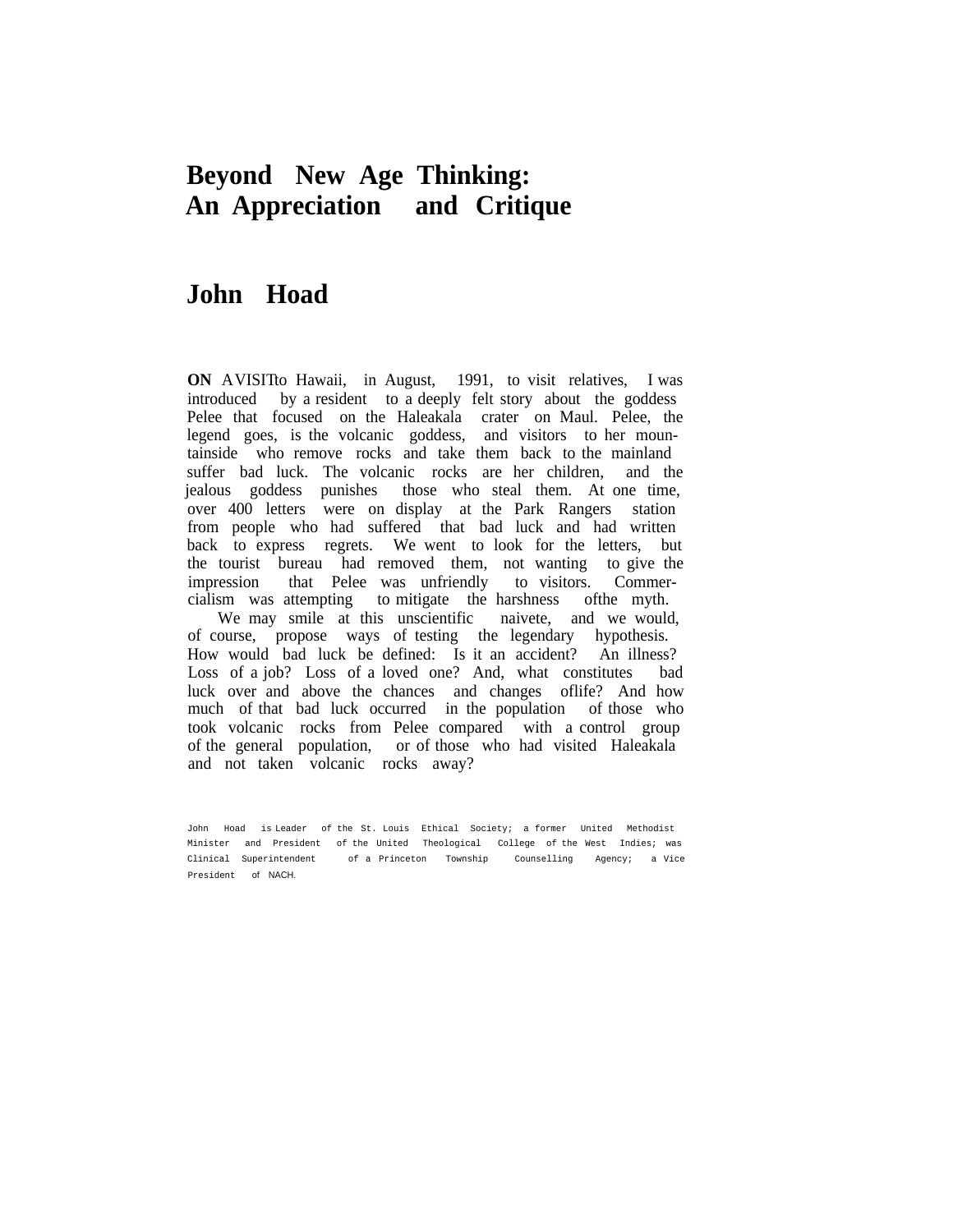Protest Movements

That reasoned approach makes good sense to us humanists but it might miss an important point. What I sensed in Hawaii was often a movement of protest and protection: protest against being taken over by mainland values, and protection of another set of values. This somewhat gentle protest falls into the category of those documented by Vittorio Lantemari's *Religions of the Oppressed* (English, 1963). Lanternari pointed out that there are messianic cults allover the world - in North Mrica, Melanesia, South America, North America. These messianic cults are protests against the "boss culture" ofthe white man. One finds them among North American Indians (in the peyote cult and ghost dance). They include the Ras Tafarians of Jamaica - all seeking freedom from the boss culture of the white man.

With that in mind, I suggest that New Ageism is a protest, similar to such protests of the 60's as the psychedelic drop-out and drug-culture; the civil rights movement; and the women's movements - protesting lack of authenticity, racial injustice, and sexual inequality in the dominant culture. For its part, the New Age protest is against scientific technology, against science without a soul, against rationalism without a purpose, and against the intellectual without a human face.

The New Agers do not, of course, tum their back on the benefits of science: they will still flip the switches that give them electric light and run their appliances. They will still drive automobiles, use CAT-scans, and tum on their computers. But they will find that science lacks a soul, that, for them, there is something missing at the level of meaning and individual significance and personal engagement for living. New Age thinking is thus a protest against the perceived deficiencies in the previous protest - the Enlightenment protest<br>out of which humanism was bom. Humanism protested on was bom. Humanism protested on behalf of free thinking against imposed dogma, for reason against superstition, for reason against sensationalism. But, to the New Ager, reason too has failed. As Hamlet put it, "There are more things in heaven and earth, Horatio, than are dreamt of in your philosophy." Humanism's exclusive dependence on science in the modem world has made it - according to this way of thinking - practically useful and holistically sterile.

Humanism has been fighting back against this New Age criticism. Many humanists go to great lengths to tag down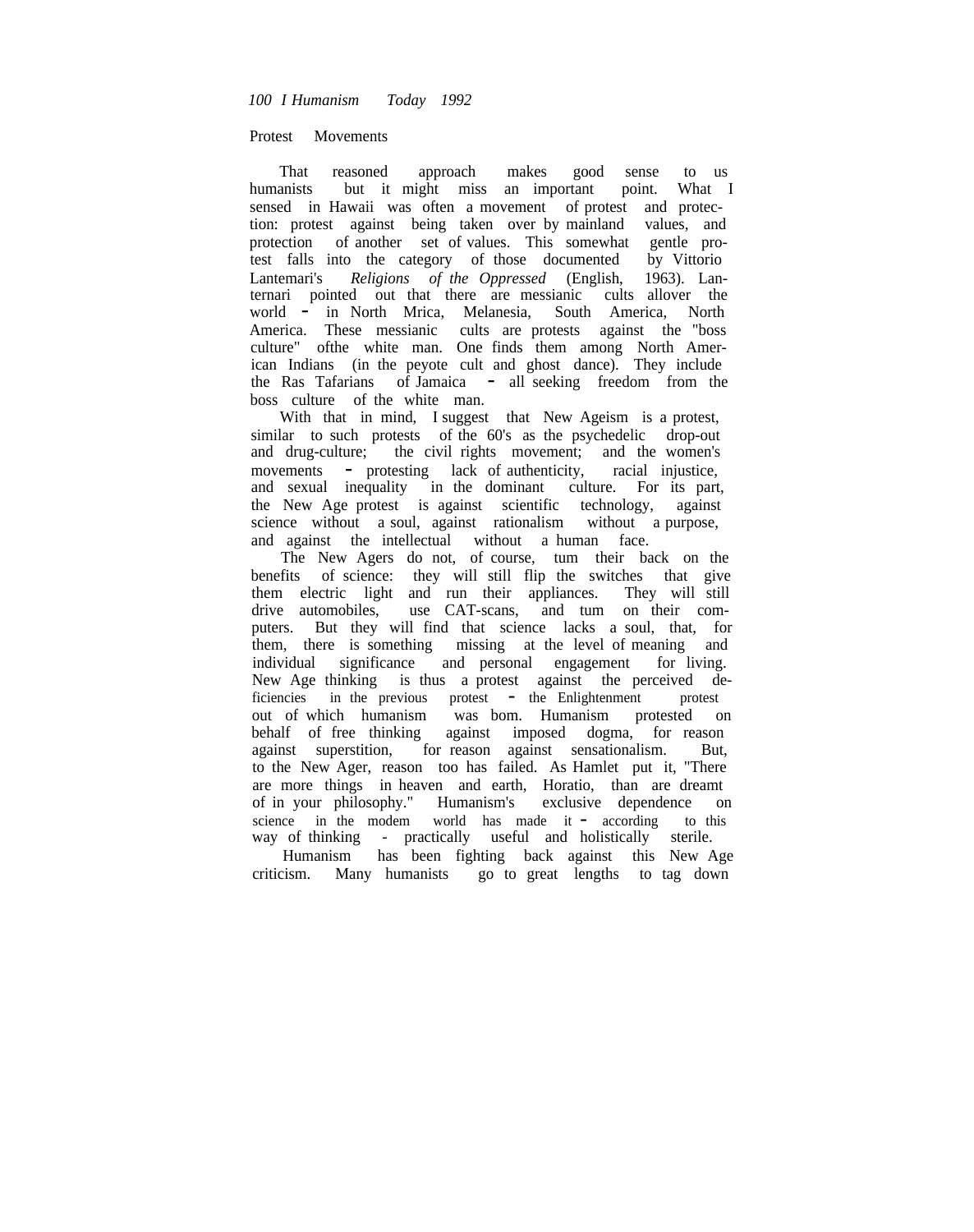every false claim to the paranormal, almost to the point of becoming "true believers" possessed with an anti-spirit: antifundamentalism, anti-New Age, anti-religion. I have invented a word for this obsessional allergy, and I have called it "supertrans-meta-paranoia:" which is an allergy against any word or concept that begins with one of those prefixes - supematural, transpersonal, transcendent, metaphysics, paranormal, and so on.

But let me issue a qualifier: my strictures against this obsession are only against an extreme preoccupation with being anti-something. There is an important struggle against There is an important struggle against superstition, and I affirm that it should continue. But we need to engage New Age thinking with something more than a kneejerk allergic reaction. We have been attempting to take that larger perspective. So let me summarize where I have drawn the lines between the two worldviews.

# **Ideological Roots**

The ideological roots of humanism and New Ageism differ profoundly. Humanism is based on reason and the critical faculty - a faculty that combines intellect with the scientific<br>method of hypothesis and experimentation. Our ideological method of hypothesis and experimentation. roots are in the critical testing of our perceptions of reality. New Ageism is based on a premise of higher powers that impinge on and are available to the natural powers of the human mind. Its critical faculty is often in abeyance, while its imaginative faculty is heightened without adequate and ongoing scientific testing.

From humanism's point of view, it is dangerous to get caught in New Ageism's pervasive and all-embracing ideology. It can become substitute for reasoned and rational judgment, it can abstract from self-empowerment into other-control, it can depend on illusions, it can find its end in self-satisfying emotional experiences. New Ageism has been a happy hunting ground for spiritual guides who prey on credulity and gullibility, get rich quick artists who get rich at our cost, and "saviors" with no coherent commitment to social justice.

But New Ageism can also teach us something. The New Ageist shares with us an interest in the development of human potential. Even from a shaky ideological root, New Ageism has found useful methods for exploring the reaches of human potential. Firmly rooted **in** our own ideological base, what can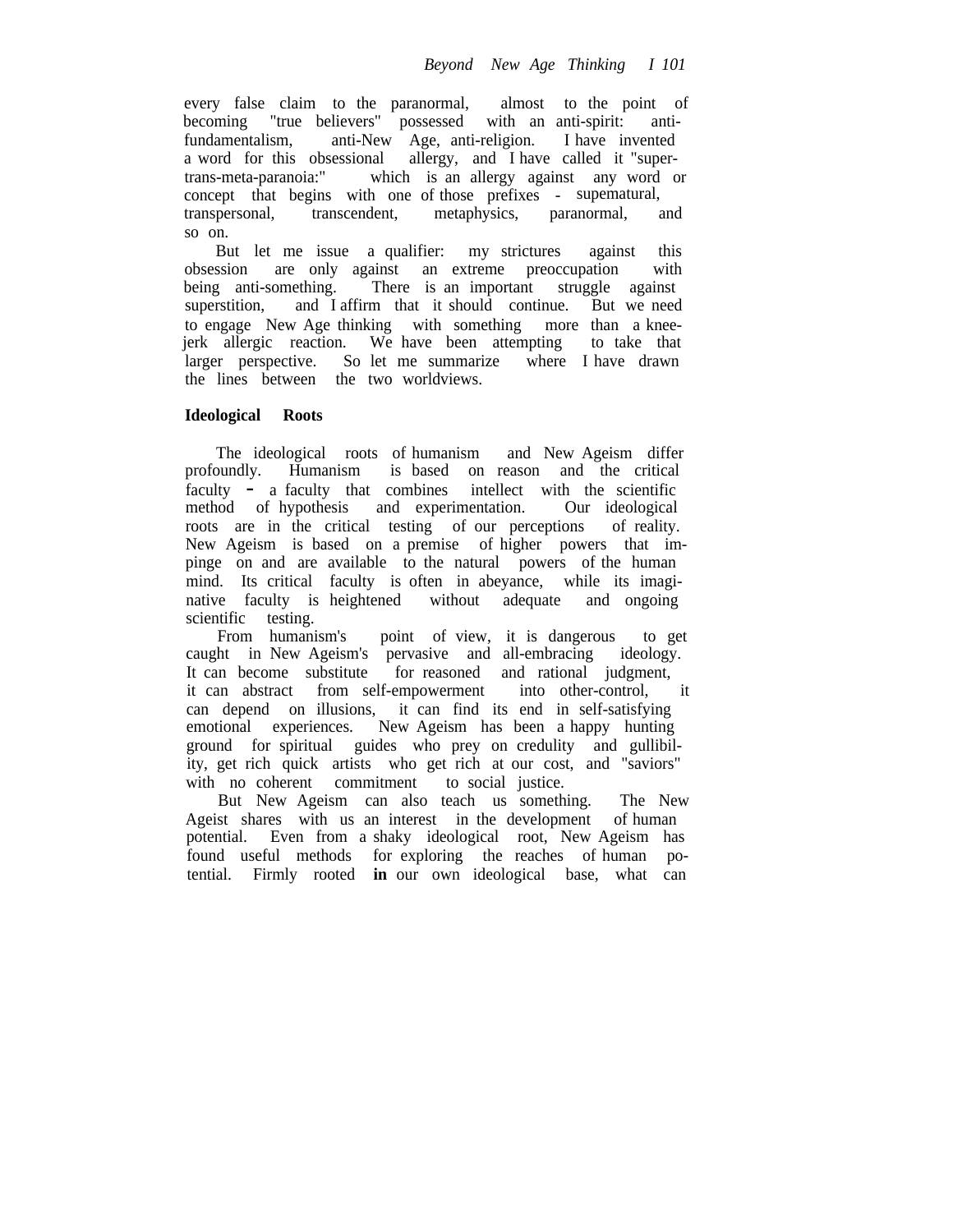we learn from, and how can we go beyond, the New Age program?

# The Spiritual Dimension

Questionable as we may find the word "spiritual" to be, humanists would do well to explore the dimension of human life indicated by that word. Humanism's wariness towards the transcendent, makes it shy also of higher reaches of human potential. But a humanism shut in only on all that can be said in terms of scientific study of the human condition is missing a trick or two in the development of human aspiration. The spiritual dimension is still a very human dimension, but it is human functioning under the guise and guide of the ideal and the holistic. Robert Nozick, speaking on the holiness of everyday life, says that "the most ordinary objects yield surprises to attentive awareness" *(The Examined Life).* The spiritual dimension has something to do with heightened awareness. When LEAR magazine asked distinguished authors to contribute to a discussion on spirituality, John Updike rejected "a tricky dependence on the unseen," with which humanists would agree, but then he went on to see spirituality as an embodiment of an "alternative to the obvious - to bank ac $embodiment$  of an "altemative to the obvious - to bank accounts and syllogisms, to death and taxes." It is he declared "the shadow of light humanity casts as it moves through the darkness of everything that can be explained." That's heady stuff for humanists, for so often we want to stay only at the level of what can be explained. Whimsically, Updike added to his definition of the spiritual: "It's Buddha's smile, it's Einstein's halo of hair, it's birthday parties, it's common politeness and the quixotic impulse to imagine what someone else is feeling," This sprituality is not some reputed out-of-body experience, but the creative lifting of the human experience of the mundane onto levels of art and poetry and music and drama.

### Positive Thinking

Humanists spend a lot of time on the cognitive, they need to spend more time on the attitudinal. An analytic thought is not the same as a positive attitude. Both are needed. The attitudinal is important to the pursuit of relationships. Donald Meyer's *The Positive Thinkers* (1965) traces the history of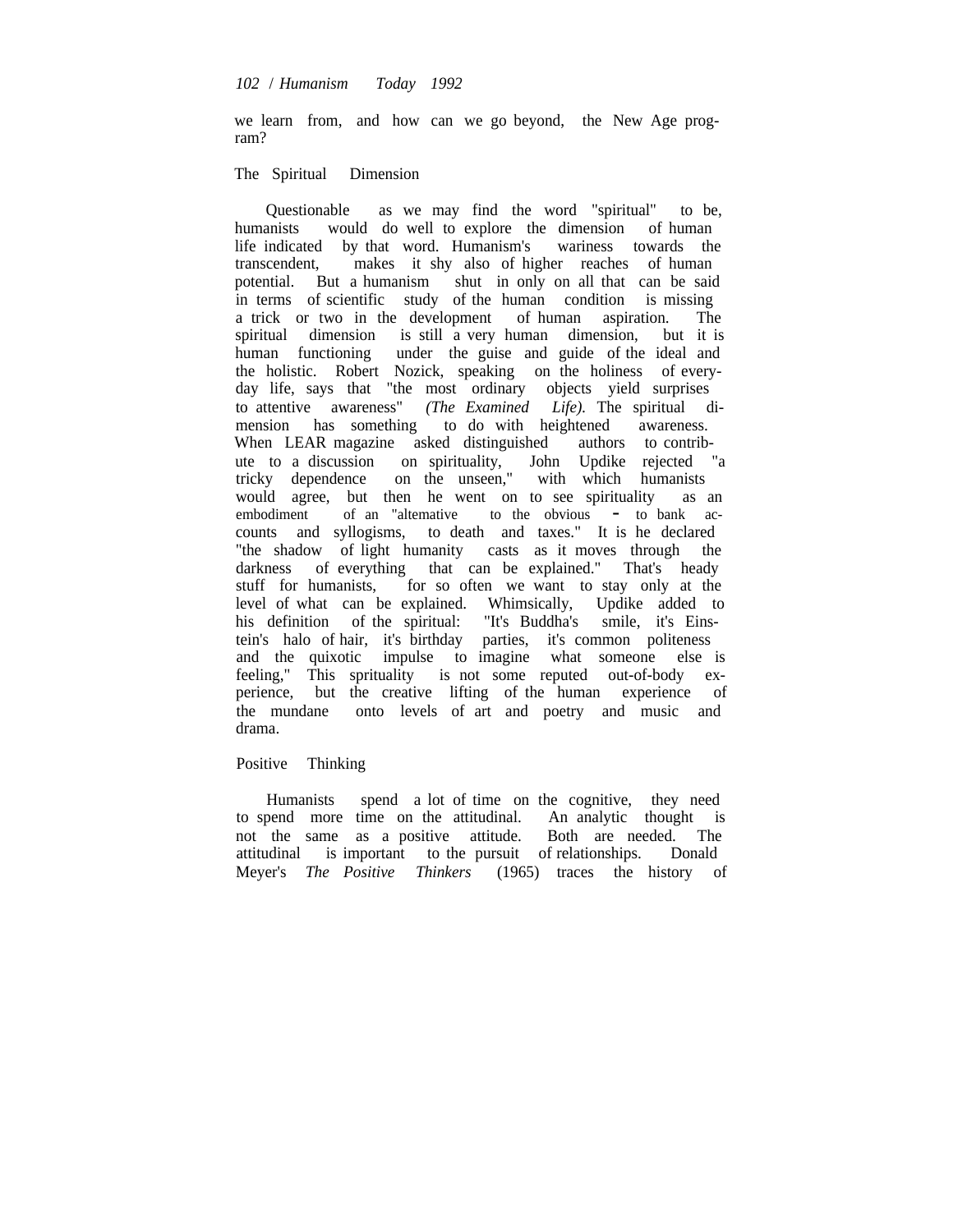positivism in American thinkers all the way from Mary Baker Eddy and Quimby, and Trine's *In Tune with the Infinite,* through Dale Camegie and Norman Vincent Peale to it's present day proponents. The story includes such intellectual heavyweights as William James and Emerson. In *Illusions,* Richard Bach, author of *Jonathan Livingston Seagull,* states the fundamental theme: "Argue for your limitations, and sure enough, they are yours. " The corollary being: "Argue for your possibilities and sure enough, they are yours. " There is a way to educate attitude and emotion and intuition as well as intellect.

# Resources for Living

Humanism needs to develop resources for living. We do indeed already have many, but we need to label them and deliberately organize them. People need more than stimulation of thought. They need help with living. To begin with, organizing a community is itself such a resource. And within that community there needs to be a caring network that can be supportive as people pass through transitions of various kinds. But we also need to share programs for better living. Friends of mine who have been influenced by new age thinking, do things like pasting up affirmations on their refrigerator or on their front door as reminders of attitudes that make a positive contribution to coping in face of the challenges of living. Many to coping in face of the challenges ofliving. Many Ethical Society programs are aimed at providing this kind of knowledge and experience.

# The Religious Dimension

Humanism needs to develop a religious dimension. I am very aware of the controversies surrounding that word, but I have long thought about it and I have been unable to find a more popular word for gaining access to that area of human functioning which brings us together to reflect on values and their application to personal and social life. Many people on tasting some brands of humanism find them too self-focused, too preoccupied with the here and now human. The religious impulse swings our thoughts out into a wider orbit, in which, although our perceptions remain human perceptions (what others can we have?), our perceptions do not treat our human selves as the center of the universe. Our humanism will be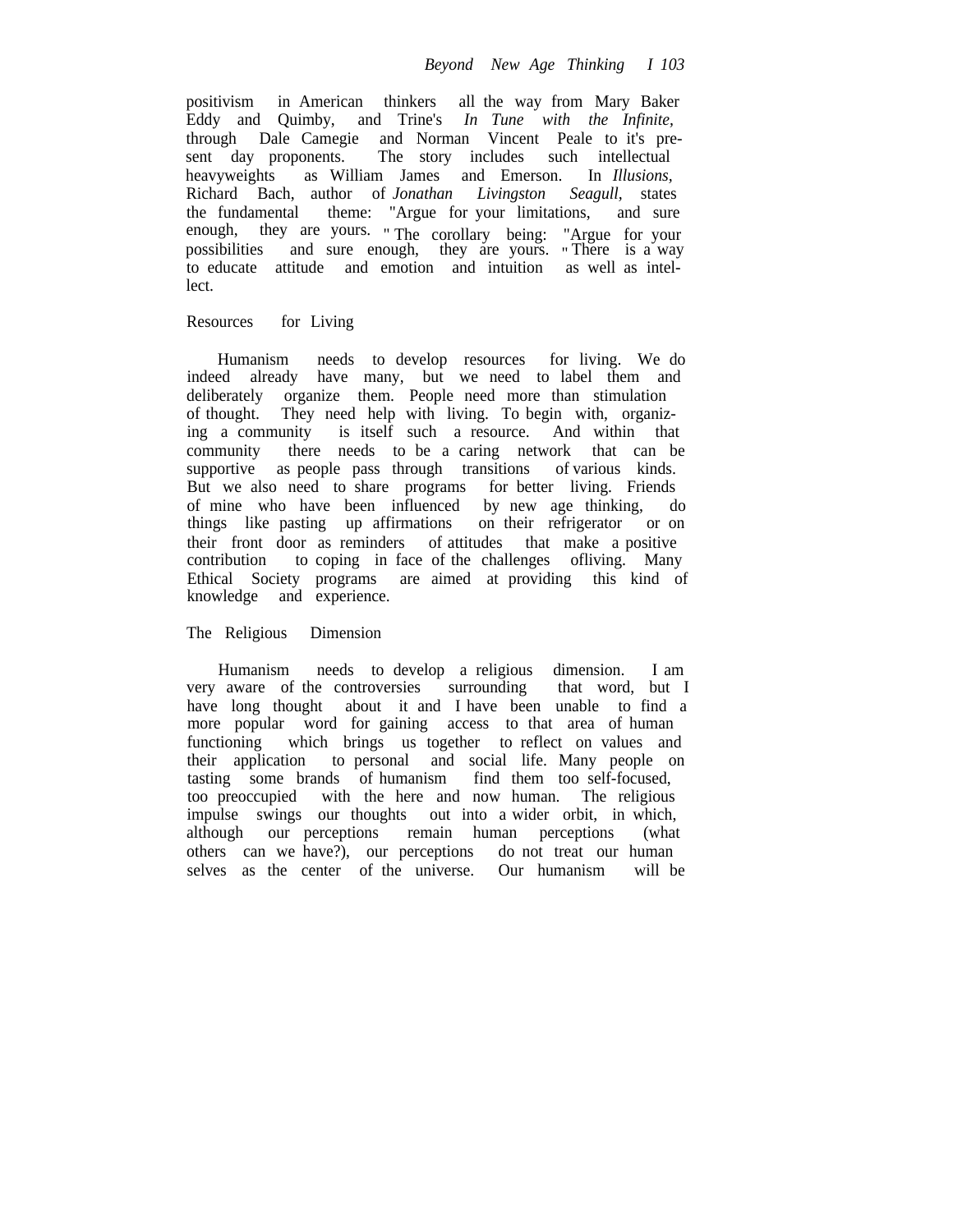# *104 I Humanism Today 1992*

rational, but also idealistic, holistic, positive, exploratory, socially responsible, environmentally responsible, resourceful, and responsive to belonging to the universe. Baptism in the waters of doubt is a rite of passage for serious contemporary thinkers, but we rise from those waters to take up the positive challenge of our larger evolution.

We also need to note certain deficiencies in New Ageism. I will mention two.

# The Social Justice Corrective

We as humanists go beyond new age thinking wherever new age thinking limits itself simply to personal growth. A New Age book that I browsed in a bookshop tells the story of how a New Ager on entering a shop asked the woman attending him how she was. To which she answered, "Dreadful," - because it was raining outside. He then worked with her to get her to recognize that that answer was dependent on a point of view. Were she at home by the fire, reading a book, the rain would enhance her sense of coziness. So he changed her mind and got her to admit that it was a good day after all, despite the rain. Well, one could fix one's mental attitude in such a way as to be indifferent to the weather outside, but what if it were a homeless mother with her children outside? Feeling good inside is not adequate to that situation. We need something socially transforming, and not just for one individual but for a community for which that mother's homelessness may be read as a symptom of inequities and injustices.

#### The Pragmatic Corrective

A West Indian prophet Bedward about a hundred years ago in Jamaica had a dream that he would one day fly to heaven. His protest movement belongs with Lantemari's religions of the oppressed., But he was not very realistic. He climbed a tree and jumped and spent the rest of his life in a mental institution. When Martin Luther King, Jr. had a dream, he translated it into letter-writing, and court cases, and he translated it into letter-writing, and court cases, and marches, and protests. The humanist dream needs to include a social methodology for facing and doing something about the tragic problems of our time.